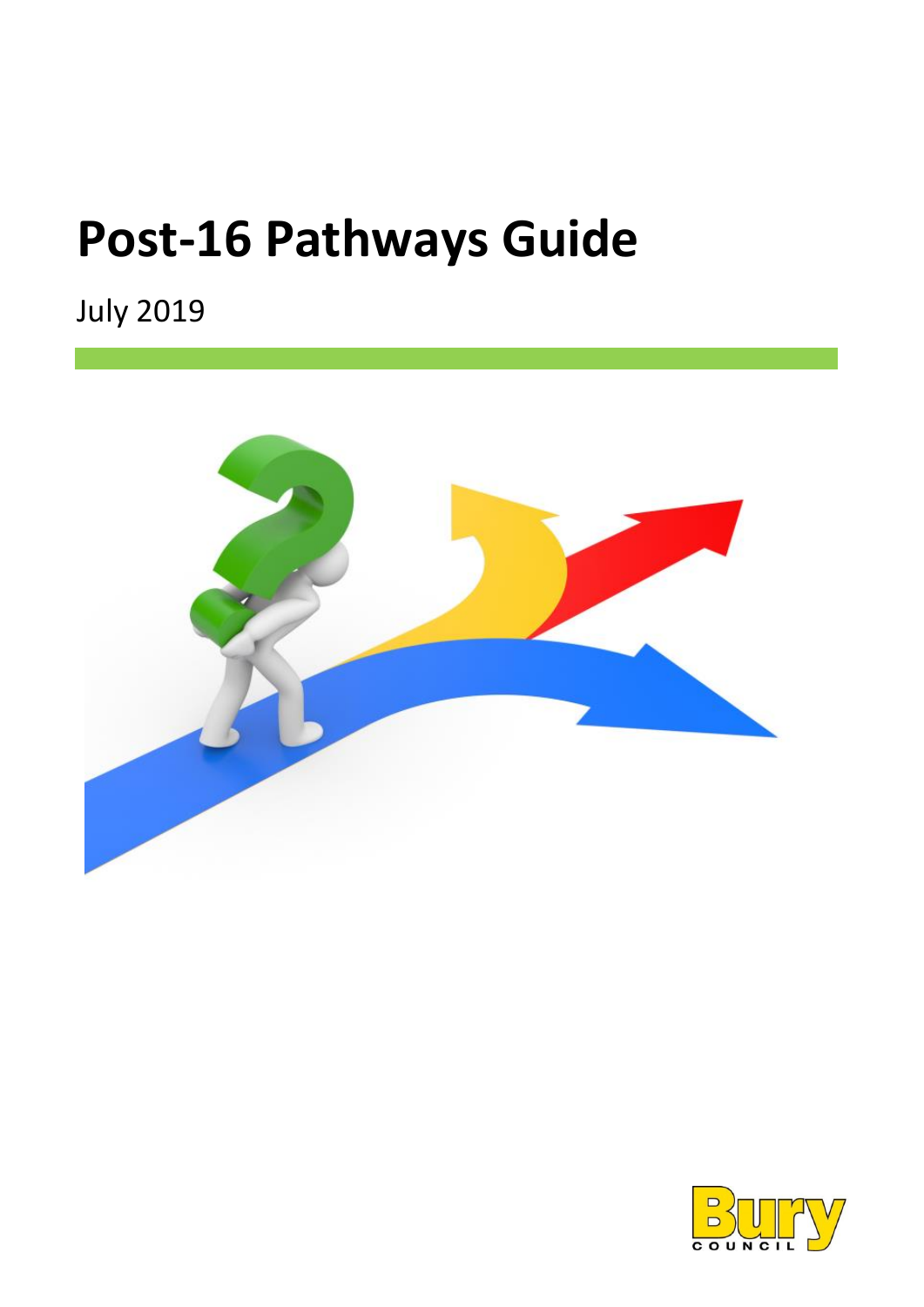### **Which Route?**

*Young people have to stay in education or training until they are 18*

*This can be* 

- **full-time education (sixth form college, school sixth form, further education college, University Technical College)**
- **an Apprenticeship or Traineeship**
- **part-time education or training combined with one of the following:** 
	- **employment or self-employment for 20 hours or more a week**
	- **volunteering for 20 hours or more a week**

### **Full time education**

#### *A levels*

- A levels are academic courses that follow GCSEs and are studied over 2 years. Students usually study 3 full A' level subjects, although some students may study 4 subjects. A levels are offered at Colleges of Further Education, Sixth Form Colleges and school sixth forms (where schools have them).
- Typical subjects include English, History, Biology and Art. Assessment is mainly focused on examinations, with exams now taking place at the end of the  $2^{nd}$  year of study.
- By studying 3 (or in some cases 4) separate subjects, options for the future can be kept open. However, certain progression routes at university, or for some Apprenticeships, may require or prefer specific subjects to be studied at A level, such as Medicine or Veterinary Science degrees. It's very important to ask for careers advice and guidance when choosing subject combinations.
- Entry requirements vary depending on the college, but students will generally need at least 5 GCSE's passes at Grade 4 or above (usually including English and maths) to start a programme of A' levels. Colleges may ask for higher grades in some subjects in order to study them at A' level. For example, you will often need at least a GCSE grade 6 in Mathematics and/or relevant Sciences to take these subjects at a level.
- Students use A levels to gain entry to university courses, all levels of apprenticeships or to apply for work and training.
- Students may choose to study AS levels in Year 12 but the marks attained do not count towards the final A level grade as happened previously. They can be studied as stand-alone qualifications and will count towards university applications alongside A levels.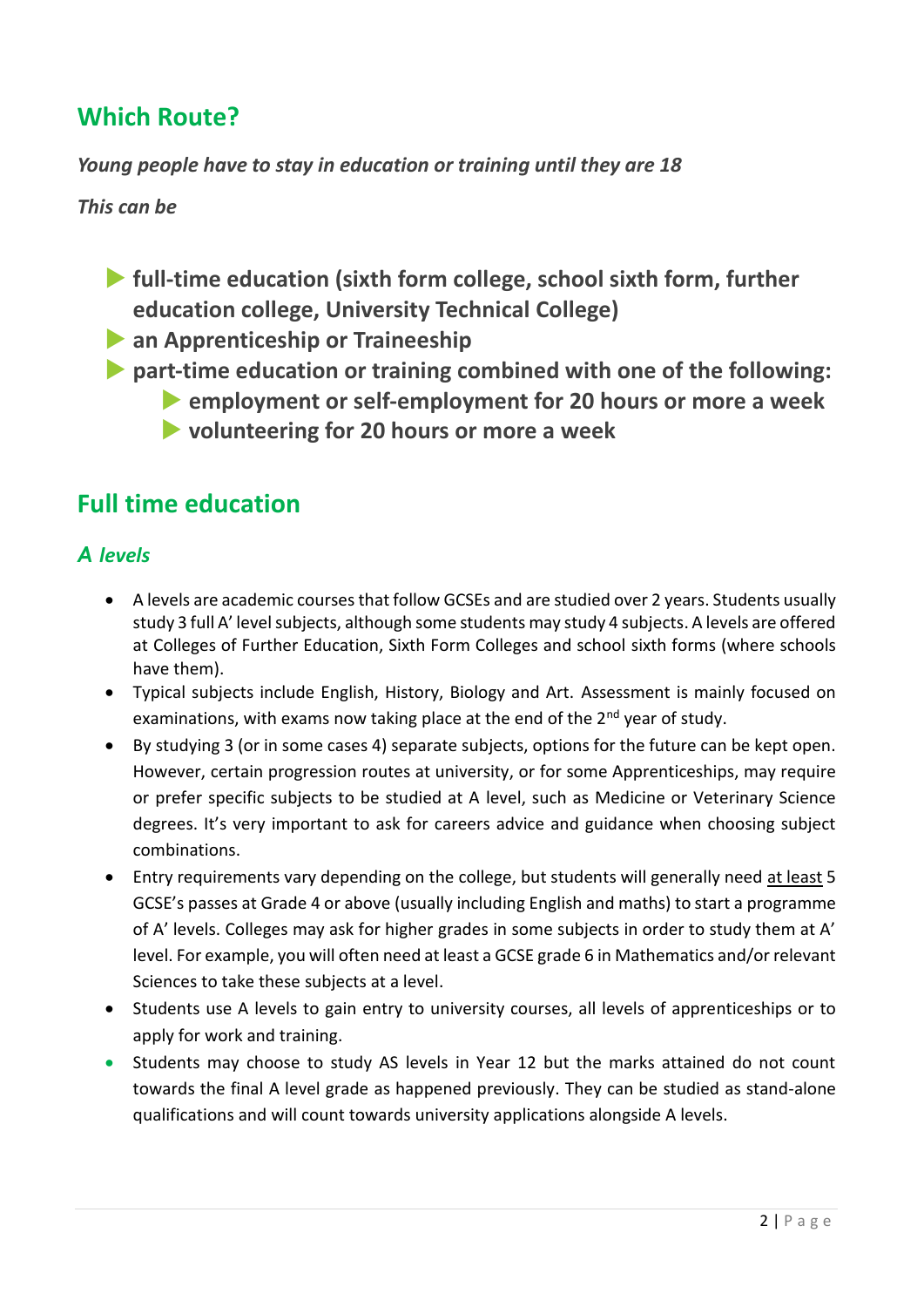#### *Vocational*

- Courses are usually linked to specific or broad career areas and last 1 or 2 years dependent on the level studied.
- Students can study at either level 1, 2 or 3 depending on their GCSE grades.
- Most vocational courses offer practical experience which include work placements.
- Assessment is mainly focussed on coursework and practical projects.
- Entry requirements vary due to the variety of course levels available. As a general guide the minimum entry criteria for the different levels are:
	- **Level 3 courses = 4/5 x grade 4 in GCSE's (often including English and/or maths)**
	- Level 2 courses =  $4 \times$  grade 3 in GCSE's
	- Ullevel  $1 = 4x$  grade 2 in GCSE's
- Generally these courses are more suited to those who have some idea about their future career direction, although it may be possible to change direction if you decide the course is not for you. Some courses are relatively broad (e.g. Business Studies) whereas others are very specific (e.g. Hairdressing). Do ask for advice and guidance before choosing a course.
- If your teenager does not have the qualifications needed to go onto a Level 1 course, there are *preentry level* courses available. Talk to their Connexions personal adviser or school for more information.
- Students who successfully complete lower level courses can progress onto higher level college courses or opportunities such as Supported Internships, Traineeships or Apprenticeships.
- Students who successfully complete a suitable level 3 course (e.g. BTEC Level 3 Extended Diploma) may be able to progress onto university/higher level education or an Advanced/Higher Apprenticeship/Degree apprenticeship.
- In the future there will be new qualifications called T Levels which will be based around occupational routes into different jobs. These will be Level 3 and equivalent to A levels.

#### *T levels*

- T Levels are **new courses** coming in September 2020, which will follow GCSEs and will be equivalent to 3 A Levels.
- These 2-year courses have been developed in collaboration with employers and businesses so that the content meets the needs of industry and prepares students for work.
- T Levels will offer students a mixture of classroom learning and 'on-the-job' experience during an industry placement of at least 315 hours (approximately 45 days). They will provide the knowledge and experience needed to open the door into skilled employment, further study or a higher apprenticeship.
- The first 3 T Levels will be available at selected colleges and schools (providers) across England in September 2020. This means that pupils who entered Year 10 in September 2018 will be the first to be able to study them. The first courses will be in: Digital production, design and development; Design, surveying and planning; and Education. The nearest provider to Bury is Oldham Sixth form College offering Digital production, design and development.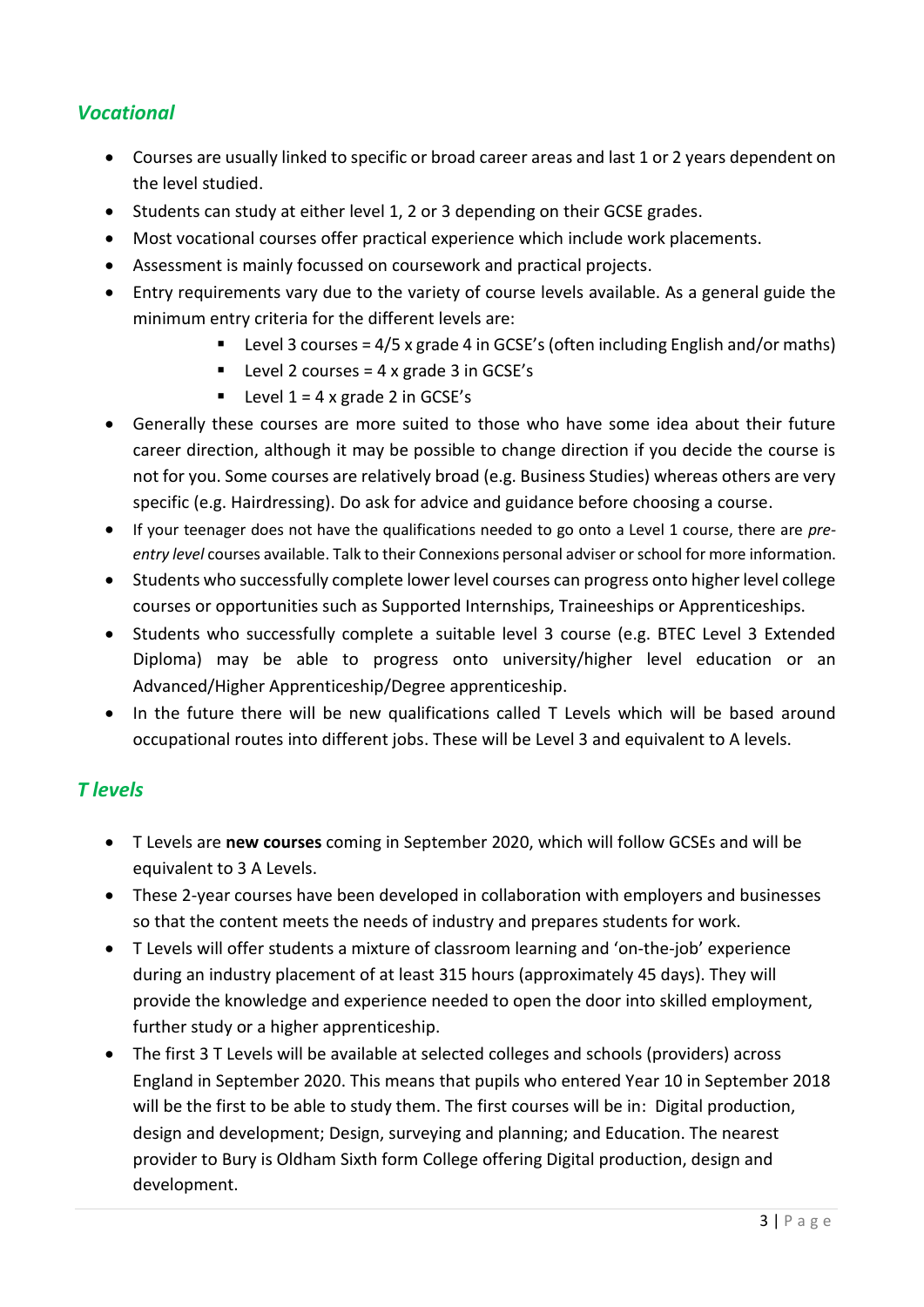### **Apprenticeships**

- Apprenticeships are jobs with training that can lead to nationally recognised qualifications in a specific trade or skill. They can be accessed after school or after college level study. They are around different 'standards' which are designed by experts from industry and business.
- Apprenticeships are offered at different levels and vary in the length of time taken to complete; an Intermediate Level 2 Apprenticeship usually takes around 12 to 18 months, an Advanced Level 3 Apprenticeship around 24 months and a higher level apprenticeship can last up to be 5 years. Degree Level Apprenticeships are now an option for some career pathways.
- An Apprenticeship may include time away from the workplace to do some training at a college or training centre, but most training and assessment is done on the job.
- Earn while you learn! Apprentices start at a minimum of £3.70 per hour (under 19) however many apprentices earn significantly more, with the average apprenticeship wage standing at £170 per week.
- There are a wide range of apprenticeships available. Around Greater Manchester the greatest numbers of vacancies are in business administration, customer service, financial services, digital industries, retail and childcare. Apprenticeship vacancies also include design, hospitality, construction, vehicle industries, surveying, engineering, teaching, dental nursing, estate agency and paralegal roles.
- After completing an Intermediate Level Apprenticeship, young people can continue with their education or training through a Higher, Advanced or Degree Level Apprenticeship (which are currently being delivered by universities such as Manchester Metropolitan University) or continue onto a related vocational qualification. Alternatively, some young people may go on to a college or university level course, or take a professional qualification that may lead to a specific job role.
- Apprenticeships give valuable industry experience which is an advantage when looking at progressing in a career.

### **Traineeships**

- Traineeships can be used as a stepping stone to an Apprenticeship. If your teenager is motivated to get an Apprenticeship but lacks either the experience or the skills that employers are looking for, then Traineeships can help.
- Traineeships are an opportunity to gain real work experience, job skills and improve their English and maths, if needed.
- The programme can last up to a maximum of six months but many are around three months with the content tailored to their individual career needs.
- Although Traineeships are unpaid, they will build up the young person's confidence and skills and help them to find an Apprenticeship or a job with training.
- Traineeships are advertised regularly at **[www.gov.uk/find-traineeship](http://www.gov.uk/find-traineeship)**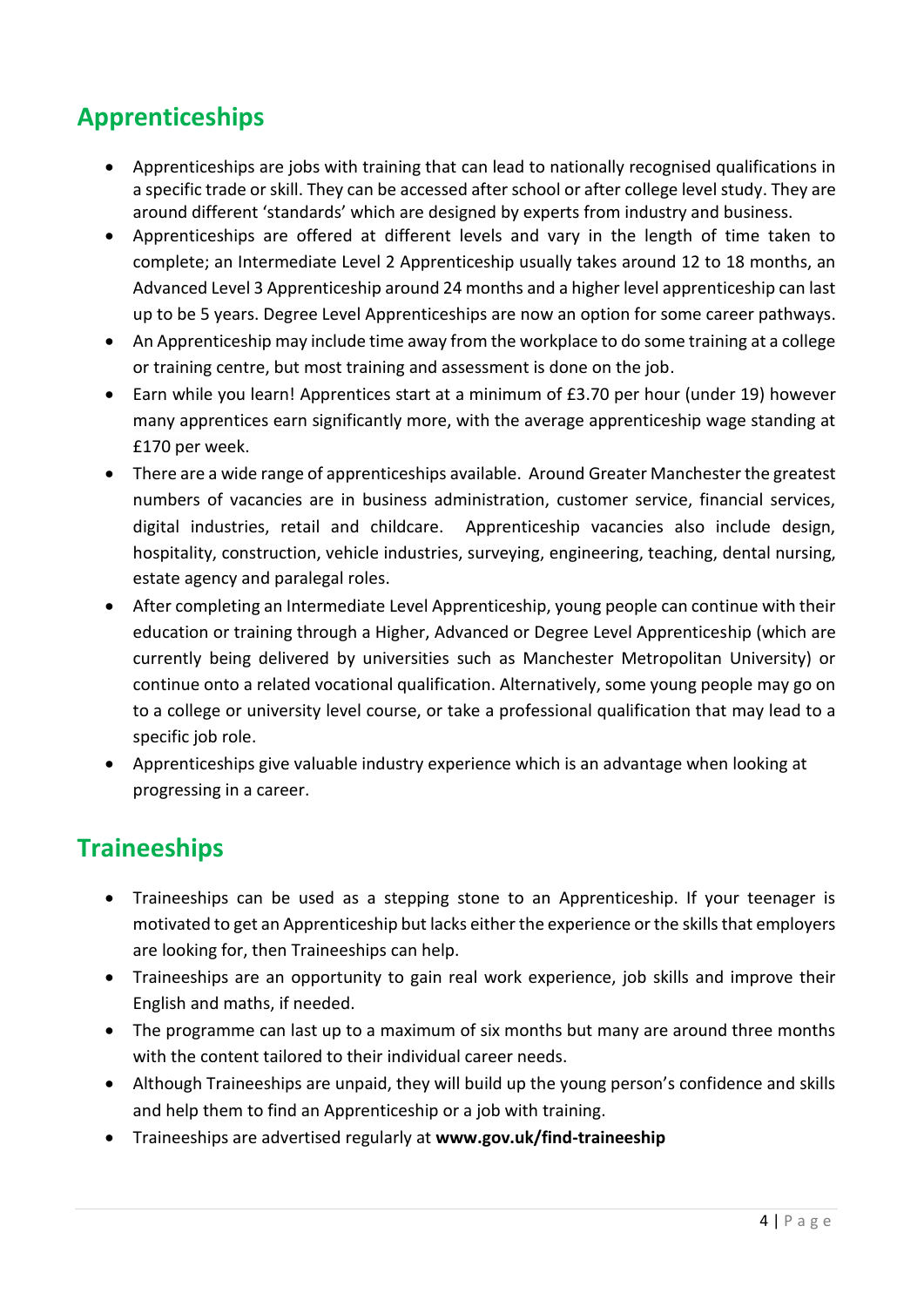### **Employment with part-time training or college**

- If your son or daughter is interested in getting a job, remember that they won't be allowed to start full-time work until after the official school leaving date. This is the last Friday in June, in the school year in which they reach 16.
- If your teenager leaves school at 16 and hasn't got an offer of a place at college or employment they should go into the Connexions Centre and advisers are there to help them. Connexions Bury is based at 3 Knowsley Place, Duke Street, Bury, BL9 0EJ.
- There is a new government job matching service called Find a job which enables a search on job vacancies and it can be narrowed down by job type or skills and locality. **<https://www.gov.uk/jobsearch>**.

## **How to Apply - Tips**

#### **Apprenticeship or Traineeship**

- Go to the National Apprenticeship Service (NAS) website to search for information, opportunities and vacancies. **[www.getingofar.gov.uk](http://www.getingofar.gov.uk/)** is the National Apprenticeship Service website that details everything you need to know about apprenticeships and traineeships including a vacancy matching service which you can get to directly at: **<https://www.gov.uk/apply-apprenticeship>** or at **[www.gov.uk/find-traineeship](http://www.gov.uk/find-traineeship)**
- Contact a training provider directly and see vacancies on individual provider websites Connexions advisers can help with this.
- Attend open days and events run by training providers.
- Talk to the Careers Advisers in school about where and how to apply for vacancies.
- Look on the Greater Jobs website to find jobs and apprenticeships within Greater Manchester Councils, GM Fire & Rescue and public sector.
- Employers take on apprentices throughout the year; there is no set start or application date. Many of the vacancies advertised from Easter onwards have start dates suitable for school and college leavers. Some larger companies advertise from January each year with summer or September start dates.

#### **A level/Vocational**

- College courses can be applied for directly online or by using a paper application form.
- All local college have course information online and in prospectus brochures.
- Attend college open events. Many colleges have open days and events throughout the year, particularly in September and October to help prospective students and parents and carers. Details for open days can be found on college websites. Local colleges include Bury College, Holy Cross, Manchester College, Bolton College, Hopwood Hall College and Salford College but there are more.
- Individual colleges have varying closing dates; ensure you know when these are, the earliest being mid-November.
- Get advice and guidance to ensure you course choices match your career ideas.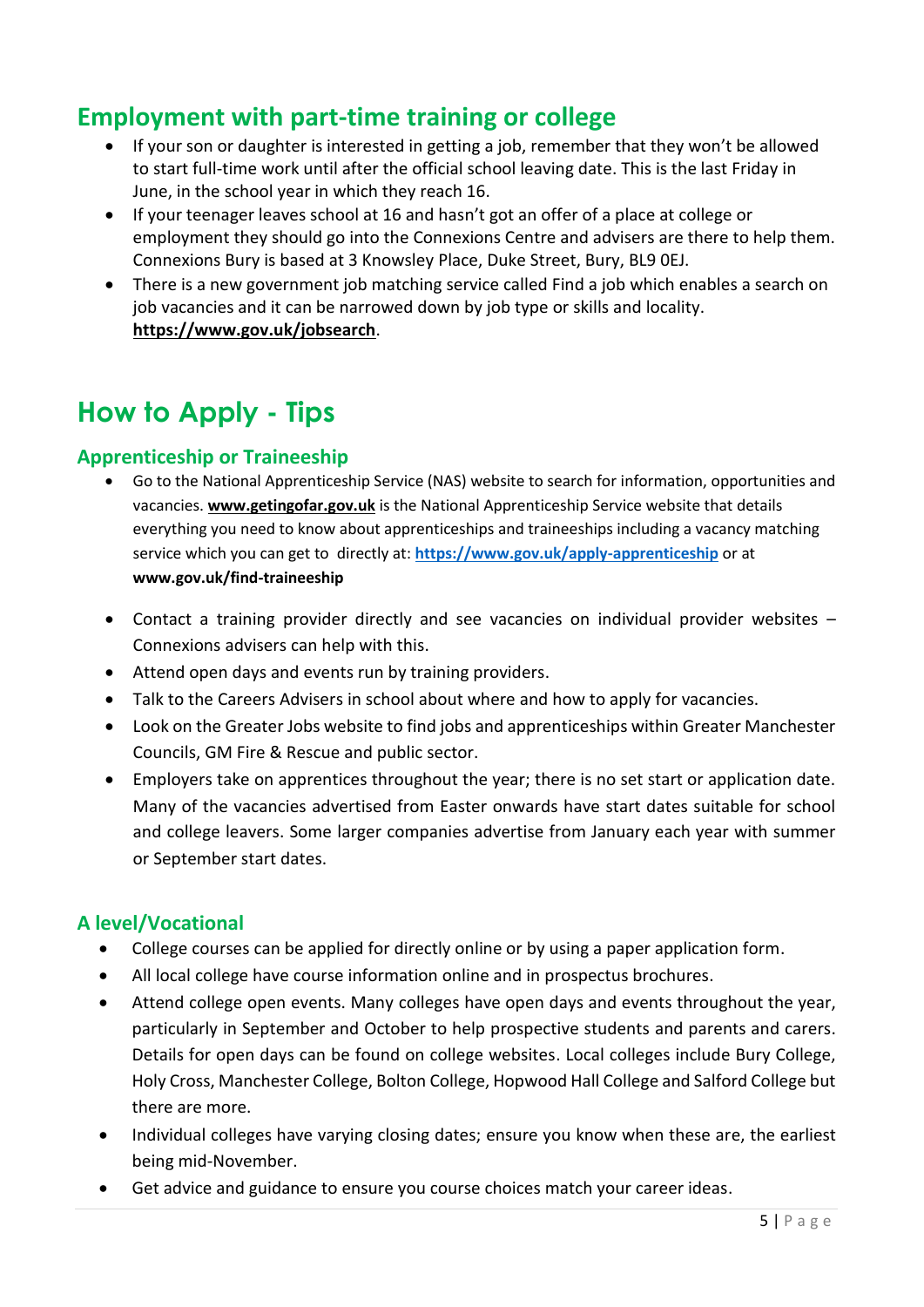# **Four tips for making career plans**

#### **1. Getting beyond the barriers**

With so many different careers and routes to choose from, it is really difficult to decide what will suit you best? Career planning is an organised way of thinking about the options. You should think about:

- **What do you want to do – have you a career in mind?**
- **What do you care about?**
- **What do you like to do with your time?**
- **What type of person are you? Are they well-organised, creative, sociable, technical?**
- **What do you enjoy doing?**
- **What are you good at?**

If you can follow a career based on your passion or interest (or even an obsession!) this can be an unstoppable force. Work with your PA, they will help you in the process.

#### **2. Find basic information**

- There should be careers information in school often in the school library or in a careers room or resource area. You should ask the careers teacher. They will also signpost you to good websites.
- Careers software can also help to plan your future. Careers software programs like Kudos and E-CLIPS may be available for you to access online at your school and home. These programs can help you teenager to find out more about which careers might suit you and get factsheets about hundreds of different jobs.
- The National Careers Service has a wide range of job profiles on their website where you can find out useful, relevant and up-to-date information. Look on **https://nationalcareersservice.direct.gov.uk** or type '*job profiles'* into a search engine.
- Have you checked what skills and qualifications you would need to get into the job/career area you are considering? Have you thought about what the work would be like, the average salary you could expect and what the career prospects are? What do you know about the different routes – A' levels, vocational and apprenticeships? Which ones suit your learning style? Do your career ideas require a certain route or is there a choice of routes?
- It is useful to complete research by visiting college and training provider open events, reading through prospectuses, looking on the National Apprenticeship Service website and talking to colleges and training providers if they come into school.

#### **3. Ask your PA for practical help to:**

- Fill in application forms accurately and neatly, including any relevant information that helps their application stand out from the crowd.
- Preparing for an interview, prepare by discussing the kind of questions you may be asked, how you should dress and behave and also any questions they could ask.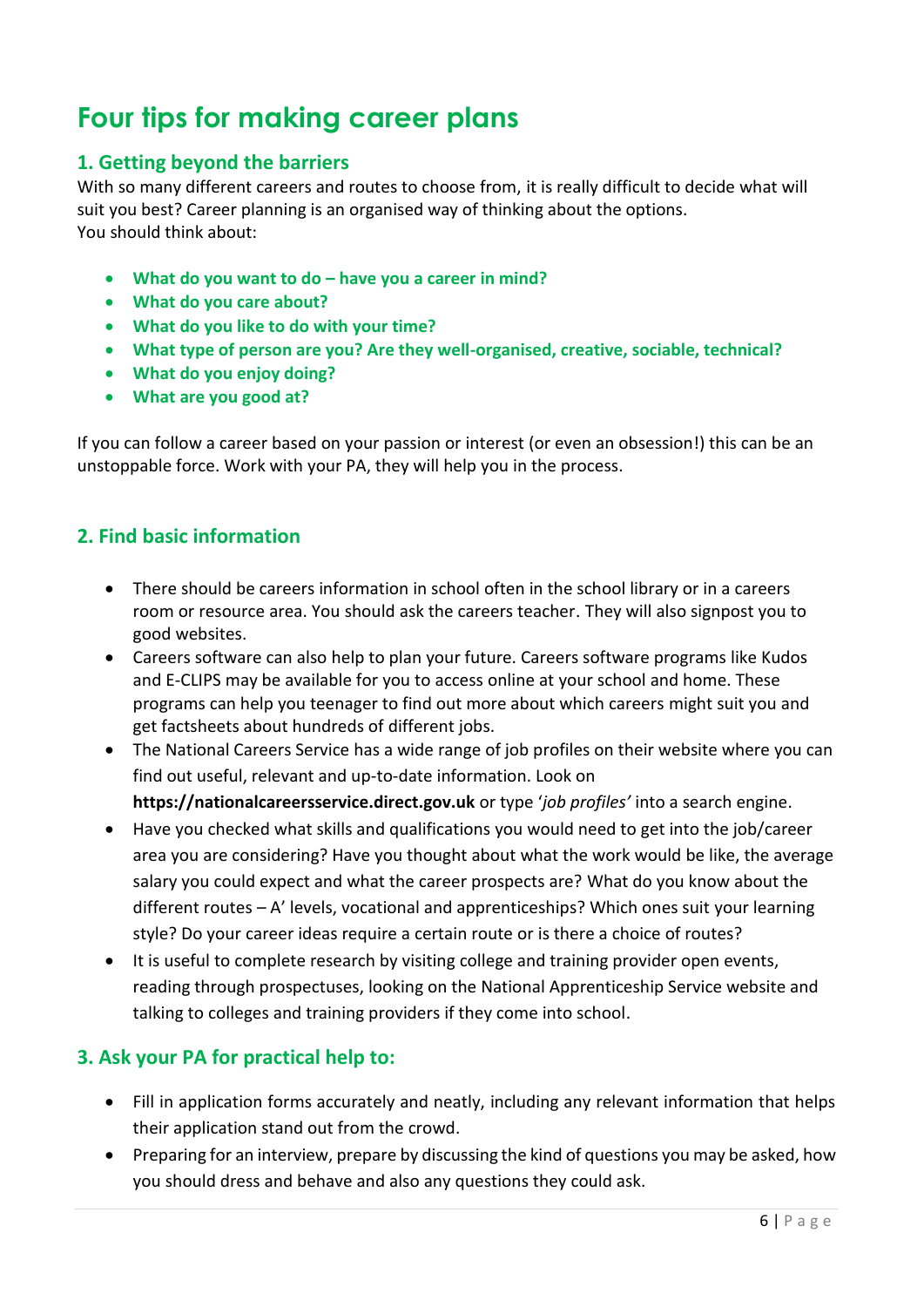If you are successful and been offered a college course or apprenticeship, find out whether there are conditions attached, such as GCSEs they need to pass.

#### **4. Seek professional advice**

- There is a personal adviser from Connexions attached to every school who will see all students in care who are in year 11 to check out careers plans and support you with your decisions as they make this important transition.
- There will also be a careers adviser and careers teacher in school who can offer information, advice and guidance, usually from Year 7 upwards. *There is a dedicated teacher for Looked After children in every school who will be there to support you every step of the way. Career plans should be discussed at the Personal Education Planning meetings*.

#### **5. Leaving school without a clear plan**

- Some young people may leave school and may still not have an offer of a place from a college or employer, may still be undecided about their future pathway or may have other issues in their lives which are creating barriers to making decisions.
- This is when Connexions can step in and help them. You will work with a named Connexions adviser who will work with you 1:1 for as long as it takes, providing advice and guidance around whatever issues are worrying them and help them move on into employment, education or training.
- If you are not ready to make the step, there are other programmes that may provide that support and confidence-building to increase your readiness for work or college.
- Connexions is based at 3 Knowsley Place, Duke Street, Bury, BL9 0EJ, Tel 0161 253 7733
- More information can be found [here](https://www.theburydirectory.co.uk/kb5/bury/directory/service.page?id=aVSX1PzQfBo)

#### **6. [Bury Council Care Leavers](https://www.theburydirectory.co.uk/kb5/bury/directory/service.page?id=BbcWIK3Jd_g) Offer**

The Care Leavers Offer is to help young people make that big step to move out of care and move onto being a self-sufficient independent young adult. Teenagers in care or leaving care can face particular challenges as they leave school or college but there *is* help out there. Schools and colleges run events and evenings about the options open when leaving school or college

For more information go here: [https://www.theburydirectory.co.uk/kb5/bury/directory/careleavers\\_localoffer.page](https://www.theburydirectory.co.uk/kb5/bury/directory/careleavers_localoffer.page)

Or contact the **Care and Support Team**[: Tel 0161 253 6666 \(or out of hours 0161 253 6606\)](tel:0161%20253%206666%20(or%20out%20of%20hours%200161%20253%206606))

### **Useful websites**

- **[www.preparingforadulthood.org.uk](http://www.preparingforadulthood.org.uk/) -** careers advice and support for parents of young people with special educational needs.
- **[https://nationalcareersservice.direct.gov.uk](https://nationalcareersservice.direct.gov.uk/)** online information on more than 130 industries with 800 different job profiles and a helpline available from 8am until 10pm, 7 days a week (0800 100 900).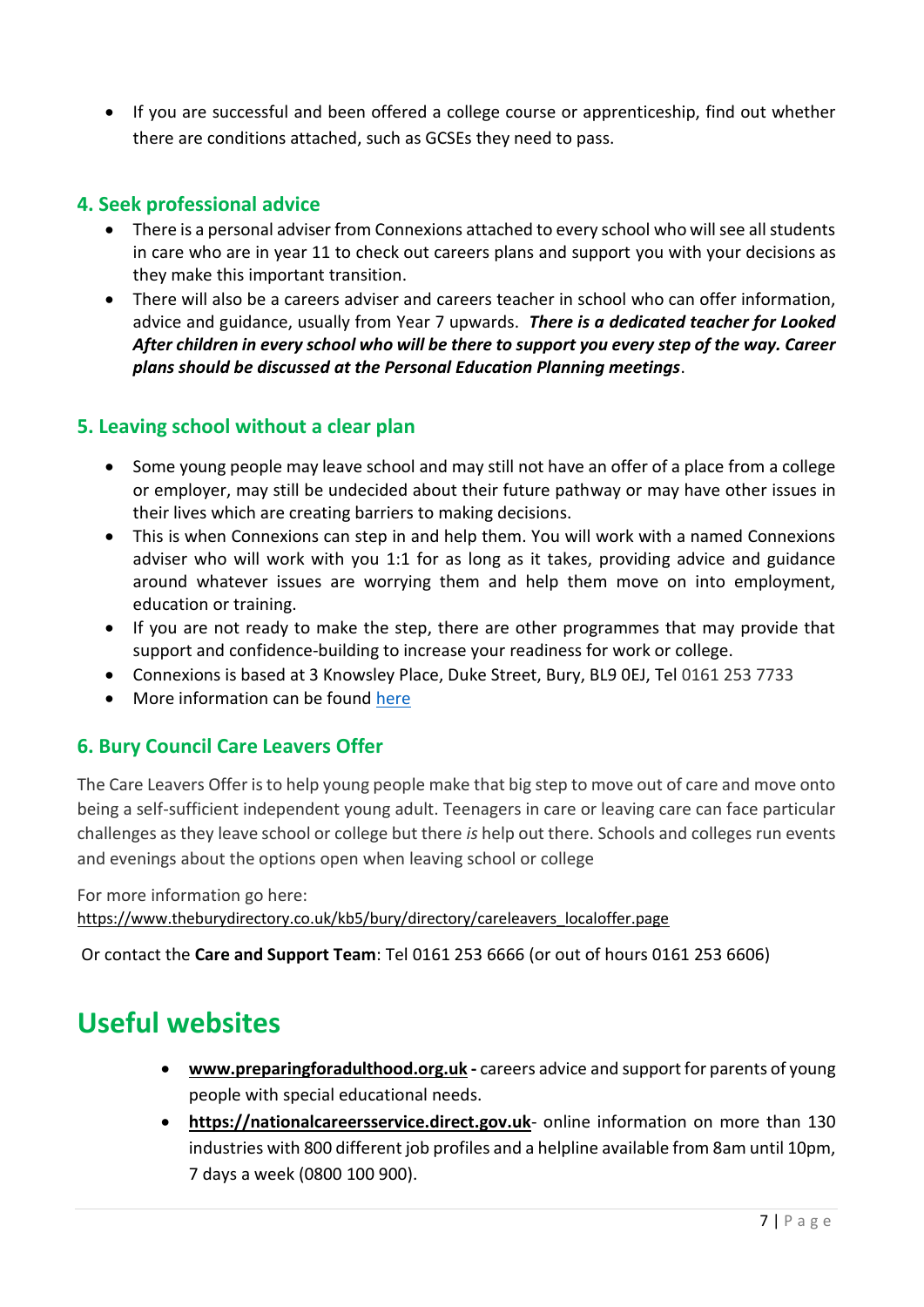- **[www.getingofar.gov.uk](http://www.getingofar.gov.uk/)** the National Apprenticeship Service website that details everything you need to know about apprenticeships and traineeships including a vacancy matching service. You can register and search for ideal jobs based on postcode, job role or sector.
- **[www.ucas.com](http://www.ucas.com/)** and **<https://university.which.co.uk/>** two comprehensive sources of information and advice about university and higher level education; offering information on how to choose courses, different types of study and entry requirements.
- **<https://www.gov.uk/jobsearch>**-search and apply for full or part-time jobs in Great Britain.
- **<https://www.greater.jobs/>** job vacancies in councils across Greater Manchester, Greater Manchester Fire and Rescue, Greater Manchester Police and other public sector organisations.
- **<https://www.jobs.nhs.uk/>** Perform a job search, find jobs that match your skills, and apply for NHS jobs online
- **[https://www.careersbox.co.uk](https://www.careersbox.co.uk/)** careers films of real people talking and giving insight into jobs across all sectors.
- **<https://icould.com/>** careers videos and information about jobs.
- **[https://www.notgoingtouni.co.uk](https://www.notgoingtouni.co.uk/) a one stop site for apprenticeships, gap years, distance learning and jobs for students looking at alternative pathways**
- **[https://www.gov.uk/government/publications/introduction-of-t](https://www.gov.uk/government/publications/introduction-of-t-levels/introduction-of-t-levels)[levels/introduction-of-t-levels](https://www.gov.uk/government/publications/introduction-of-t-levels/introduction-of-t-levels)** - government information about T Levels
- **[https://www.theburydirectory.co.uk](https://www.theburydirectory.co.uk/)** Bury Council directory of services
- https://www.theburydirectory.co.uk/kb5/bury/directory/careleavers localoffer.page - the Bury Care Leaver Offer
- **<https://burycollege.ac.uk/home/>** Bury College
- **<https://www.holycross.ac.uk/> -** Holy Cross Sixth Form College
- **<https://www.elmsbank.co.uk/> -** Elms Bank special school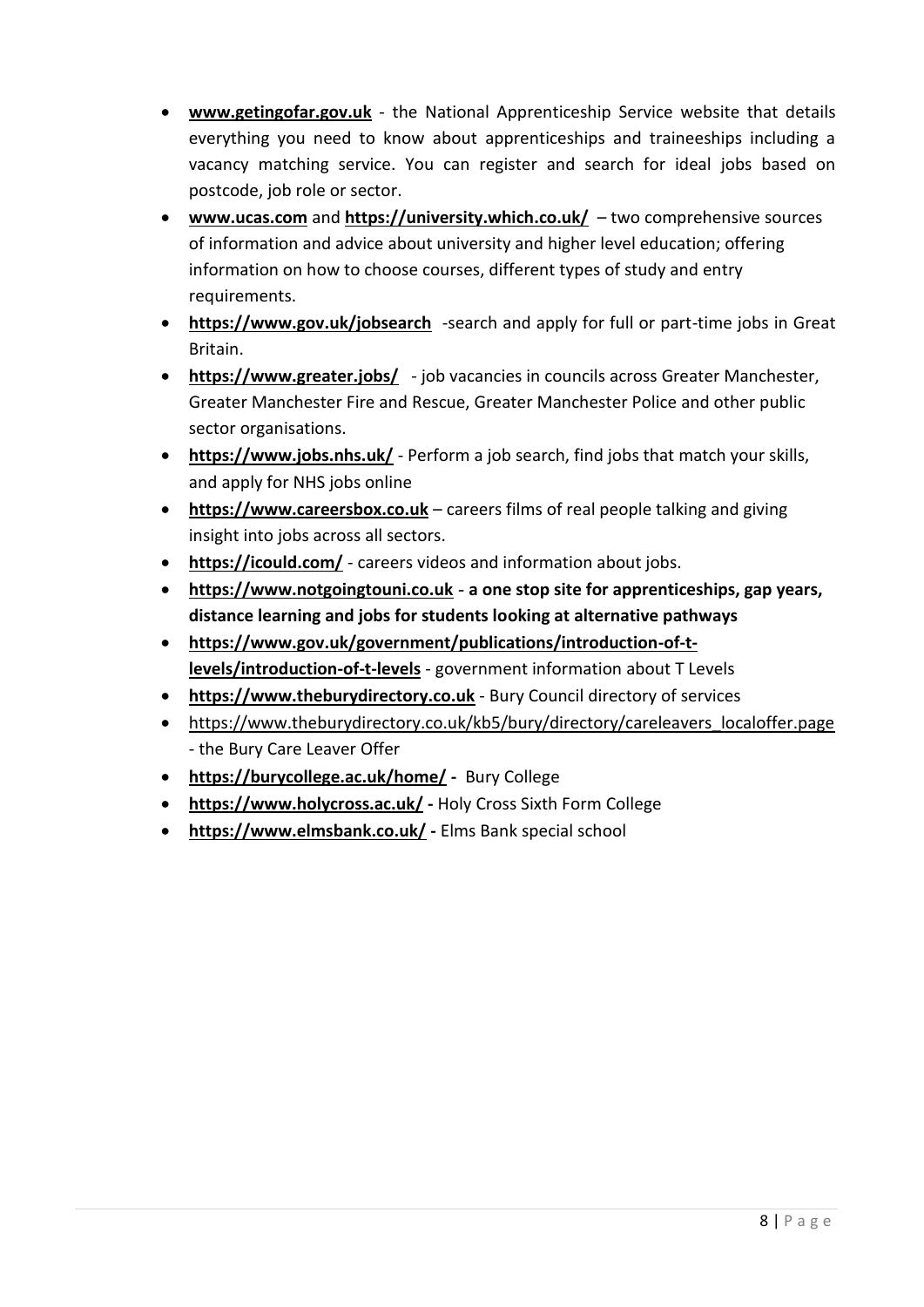| Level*              | <b>Academic</b>                             | <b>Vocational</b>                                                                              | <b>Vocational</b>                                                                        | <b>Apprenticeships</b>                                                       |
|---------------------|---------------------------------------------|------------------------------------------------------------------------------------------------|------------------------------------------------------------------------------------------|------------------------------------------------------------------------------|
|                     |                                             | (college<br>based)                                                                             | (job based)                                                                              |                                                                              |
| Levels 4-6          | Degrees                                     | <b>Higher National</b>                                                                         | Professional/                                                                            | <b>Higher Apprenticeships</b>                                                |
| (Higher)            | Foundation<br>degrees                       | Diploma                                                                                        | Management<br>Qualification                                                              | Degree Apprenticeships                                                       |
| Level 3             | International<br>Baccalaureate,             | <b>BTEC Level 3</b><br><b>Nationals</b>                                                        | Level 3 NVQs                                                                             | Advanced<br>Apprenticeship                                                   |
| (Advanced)          | AS & A2 levels A<br>levels                  |                                                                                                |                                                                                          |                                                                              |
|                     | $Entry = 5/6$<br>GCSEs grade 4-5<br>minimum | $Entry = 4 GCSEs$<br>grade 4-5 or<br>Level 2<br>qualification                                  | $Entry = 4$ GCSEs<br>grade 4-5 or<br>Level 2<br>qualification                            | $Entry = 4$ GCSEs grade<br>4-5 or Level 2<br>qualification + interview       |
| Level 2             | GCSEs grade 4-9                             | <b>BTEC Level 2</b>                                                                            | Level 2 NVQs                                                                             | Intermediate<br>Apprenticeship                                               |
| (Intermediate)      |                                             |                                                                                                |                                                                                          |                                                                              |
|                     |                                             | $Entry = generally$<br>4 GCSEs level 3<br>and a school<br>report or a Level<br>1 qualification | Entry = less than $4$<br>GCSEs grade 4-5<br>or Level 1<br>qualification or<br>assessment | Entry = GCSEs at grade<br>3 or above or Level 1<br>qualification + interview |
| Level 1             | GCSEs grades 1-<br>3                        | <b>BTEC Level 1</b>                                                                            | Level 1 NVQs                                                                             | Traineeship                                                                  |
| (Foundation)        |                                             |                                                                                                |                                                                                          |                                                                              |
|                     |                                             | $Entry = interview$<br>or assessment                                                           | $Entry = interview$<br>or assessment                                                     |                                                                              |
| <b>Entry Levels</b> | Entry level<br>certificates                 | Functional                                                                                     | Awards,                                                                                  | <b>Skills</b>                                                                |
|                     |                                             | Skills or Entry                                                                                | Certificates                                                                             | for Life                                                                     |
|                     |                                             | Level (English,                                                                                | and Diplomas at                                                                          |                                                                              |
|                     |                                             | Maths and ICT)                                                                                 | <b>Entry Level</b>                                                                       |                                                                              |
|                     |                                             |                                                                                                | Supported<br>Internship                                                                  |                                                                              |

# **Understanding the different levels and pathways**